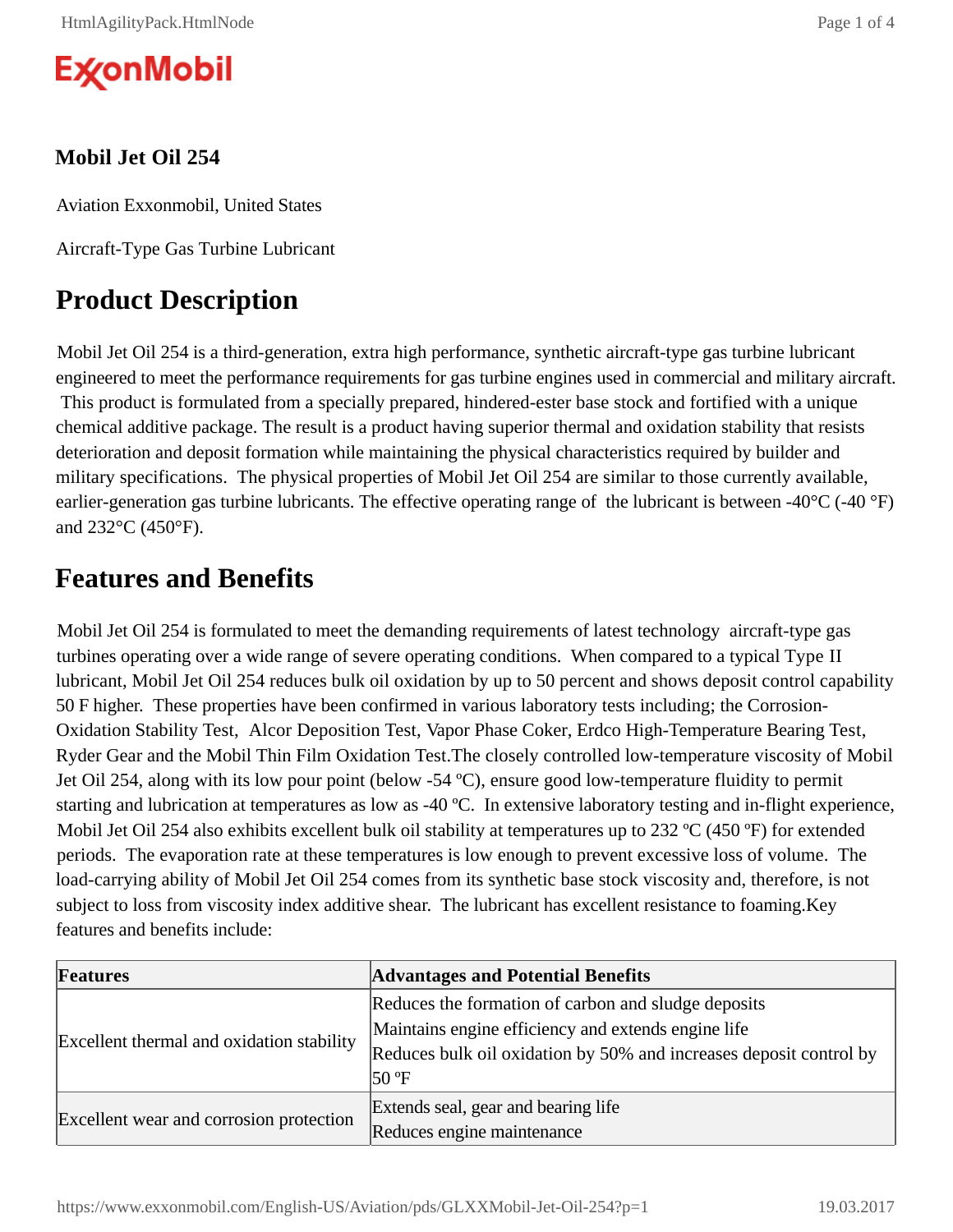| Features                                                       | <b>Advantages and Potential Benefits</b>                                                                              |
|----------------------------------------------------------------|-----------------------------------------------------------------------------------------------------------------------|
| Viscosity and shear stability across wide<br>temperature range | Provides effective lubrication at high operating temperatures                                                         |
| Chemically stable at high operating<br>temperatures            | Reduces evaporation losses and lowers oil consumption                                                                 |
| Excellent resistance to foaming                                | Maintains film strength under rigorous operating conditions                                                           |
| Good low temperature fluidity                                  | Permits start-up and ensures effective lubrication of critical<br>components at temperatures as low as $-40^{\circ}F$ |

### **Applications**

Mobil Jet Oil 254 is recommended for aircraft gas turbine engines of the turbo-jet, turbo-fan, turbo-prop, and turbo-shaft (helicopter) types used in commercial and military service. It is also suitable for aircraft-type gas turbine engines used in industrial or marine applications.Mobil Jet Oil 254 is approved against the High Thermal Stability (HTS) classification of U.S. Military Specification MIL-PRF-23699. It is also compatible with other synthetic gas turbine lubricants meeting MIL-PRF-23699. However, mixing with other products is not recommended because the blend would result in some loss of the superior performance characteristics of Mobil Jet Oil 254.Mobil Jet Oil 254 is completely compatible with all metals used in gas turbine construction, as well as with F Rubber (Viton A), H Rubber (Buna N), and other commonly used seal materials.

## **Specifications and Approvals**

| Mobil Jet Oil 254 has the following builder approvals                                  |                           |
|----------------------------------------------------------------------------------------|---------------------------|
| Engines                                                                                |                           |
| -Honeywell/Lycoming-Turbines                                                           | $\boldsymbol{\mathrm{X}}$ |
| -Rolls-Royce/Allison Engine Company                                                    | $\mathbf X$               |
| -CFM International                                                                     | X                         |
| -General Electric Company                                                              | $\mathbf{X}$              |
| -International Aero Engines                                                            | $\boldsymbol{\mathrm{X}}$ |
| -Pratt and Whitney Group                                                               | $\mathbf X$               |
| -Pratt and Whitney, Canada                                                             | $\mathbf X$               |
| -Rolls-Royce Limited                                                                   | $\mathbf{X}$              |
| -SNECMA                                                                                | $\boldsymbol{\mathrm{X}}$ |
| -Honeywell/Garrett Turbine Engine Company                                              | $\mathbf X$               |
| Accessories                                                                            |                           |
| -Honeywell-Auxiliary power units and air cycle machines                                | $\mathbf X$               |
| -Hamilton Standard-Starters                                                            | $\mathbf X$               |
| -Hamilton Sundstrand Corp.-APUs, constant-speed drives and integrated-drive generators | X                         |

#### **Mobil Jet Oil 254**

Approved against U.S. Military Specification Mil-PRF-23699F High Thermal Stability (HTS)  $|X|$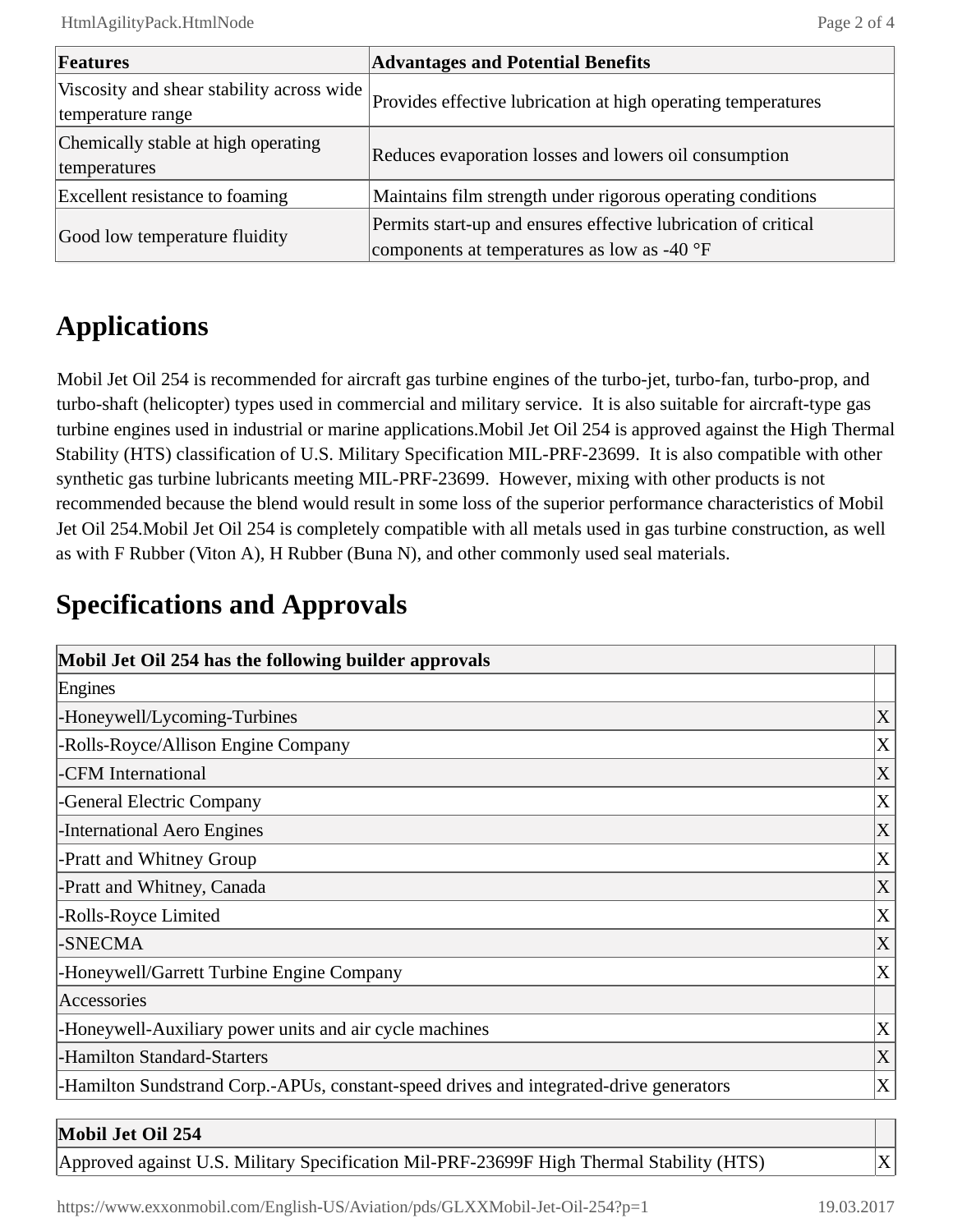| Mobil Jet Oil 254  |           |
|--------------------|-----------|
| PRI-QPL-AS5780/HPC | $\lambda$ |

# **Typical Properties**

| <b>Viscosity</b>                                                 |                |
|------------------------------------------------------------------|----------------|
| $cSt \& 40^{\circ}C (102^{\circ}F)$                              | 26.4           |
| $cSt @ 100^{\circ}C (212^{\circ}F)$                              | 5.3            |
| cSt @ -40 C (-40 °F)                                             | 11,500         |
| % change @ -40 C after 72 hours                                  | $-2.2$         |
| Pour Point, °C (°F), ASTM D 97                                   | $-62(-80)$     |
| Flash Point, °C (°F), ASTM D 92                                  | 254 (489)      |
| Fire Point, °C (°F)                                              | 288 (550)      |
| Autogenous Ignition Temp, °C (°F)                                | 399 (750)      |
| TAN (mg KOH/g sample)                                            | 0.08           |
| Specific Gravity                                                 | 1.0044         |
| Evaporation Loss, %                                              |                |
| Evaporation Loss, % 6.5 hr @ 204 °C, 29.5"Hg                     | 2.1,           |
| 6.5 hr @ 232 °C, 29.5" Hg                                        | 7.4,           |
| 6.5 hr @ 232 °C, 5.5" Hg (Equals pressure @ 40,000 Ft. altitude) | 25.2           |
| Foam, ml                                                         |                |
| Sequence I, 24 °C                                                | 0              |
| Sequence II, 93.5 °C                                             | 10             |
| Sequence III, 75 °C (after 200 F test)                           | 0              |
| Foam Stability, after 1 min settling, ml                         | $\overline{0}$ |
| <b>Rubber Swell</b>                                              |                |
| F Rubber, 72 hr @ 204 °C, %                                      | 20.8           |
| H Rubber, 72 hr @ 70 °C, %                                       | 20.0           |
| Sonic Shear Stability, KV @ 40 C, change, %                      | 0.7            |
| Ryder Gear, average lb/in % Hercolube A                          |                |

## **Health and Safety**

Based on available toxicological information, this product is not expected to produce adverse effects on health when used and handled properly. Information on use and handling, as well as health and safety information, can be found in the Material Safety Data Sheet (MSDS) which can be obtained from your local distributor or via the Internet on http://www.exxonmobil.com/lubes.

https://www.exxonmobil.com/English-US/Aviation/pds/GLXXMobil-Jet-Oil-254?p=1 19.03.2017